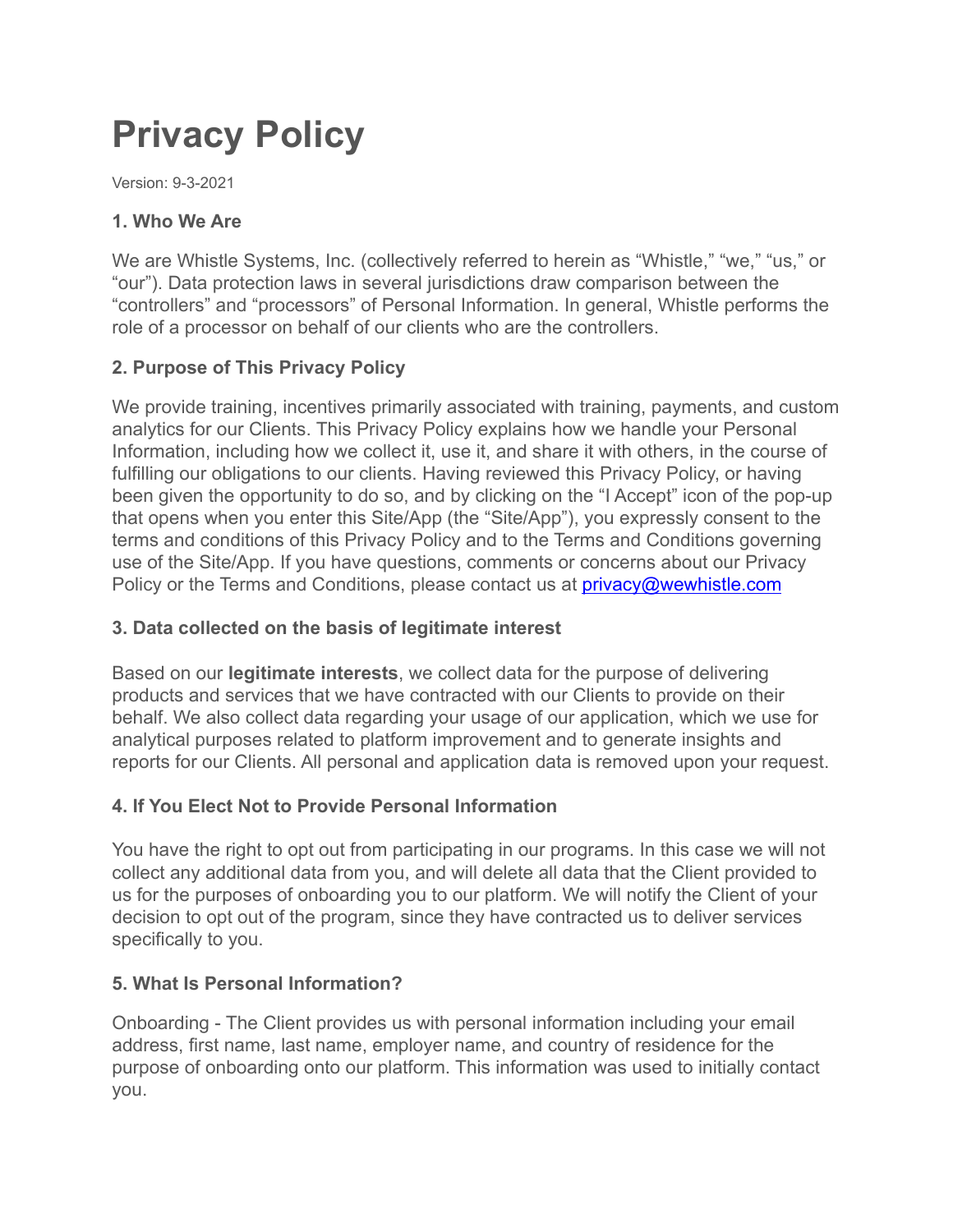Additional Information From You - information that you provide to us for the purpose of obtaining the Services, such as health and financial information, email notifications and/or newsletters, and any other information that you choose to send to us.

Additional Information From Client - Our Clients might provide additional information to enhance reporting and other features across the platform. This information includes your job title, birthday, gender, managerial hierarchy, language preference, and business contact information such as your work email address, office phone number, and office address. We include additional data points based on the specific needs of a Client to include in this data in custom reporting and analytics that we build for them.

Award Redemption - We will collect additional information at the time of redemption in order to deliver incentive awards to you. We require shipping information such as your home address, personal phone number, and personal email address in order to deliver awards to you. We only collect this information when you initiate a redemption after earning an award, and we store this information to help save time for future award redemptions. You are free to choose not to provide this information, but we will be unable to fulfill your award without it.

Platform usage data - We will collect data regarding the usage of our platform. This includes login information such as the date and time of each login, the IP address you used, the login method (web/mobile), and geo-location data from your browser. We also collect data regarding your interactions with learning content, including the date and time of each card that you view, answers you provide to quiz questions, and aggregate scores on assessments.

#### **6. Anonymized Data**

We may create de-identified or anonymized data from Personal Information by excluding data components (such as your name, email address or linkable tracking ID) that makes the data personally identifiable to you, through pseudonymization, or through other means. Use of anonymized and de-identified data is not subject to this Privacy Policy.

# **7. Why We Collect Personal Information**

We collect Personal Information in order to facilitate the Services that are offered through the Site/App, including training, training incentives, and payment processing. We may also put Personal Information to other uses, which may include communicating information and offers to you; to better understand, analyze, and respond to your needs and preferences; and to subsequently develop, enhance, and/or provide products and services to meet those needs and preferences.

We also keep track of your product preferences and instructions and analyze that information. In addition to providing the Services to you, we may use Personal Information to enter you into a contest, speed-up the process of registering a subsequent purchase, or to respond by e-mail to an inquiry that you posted online. Your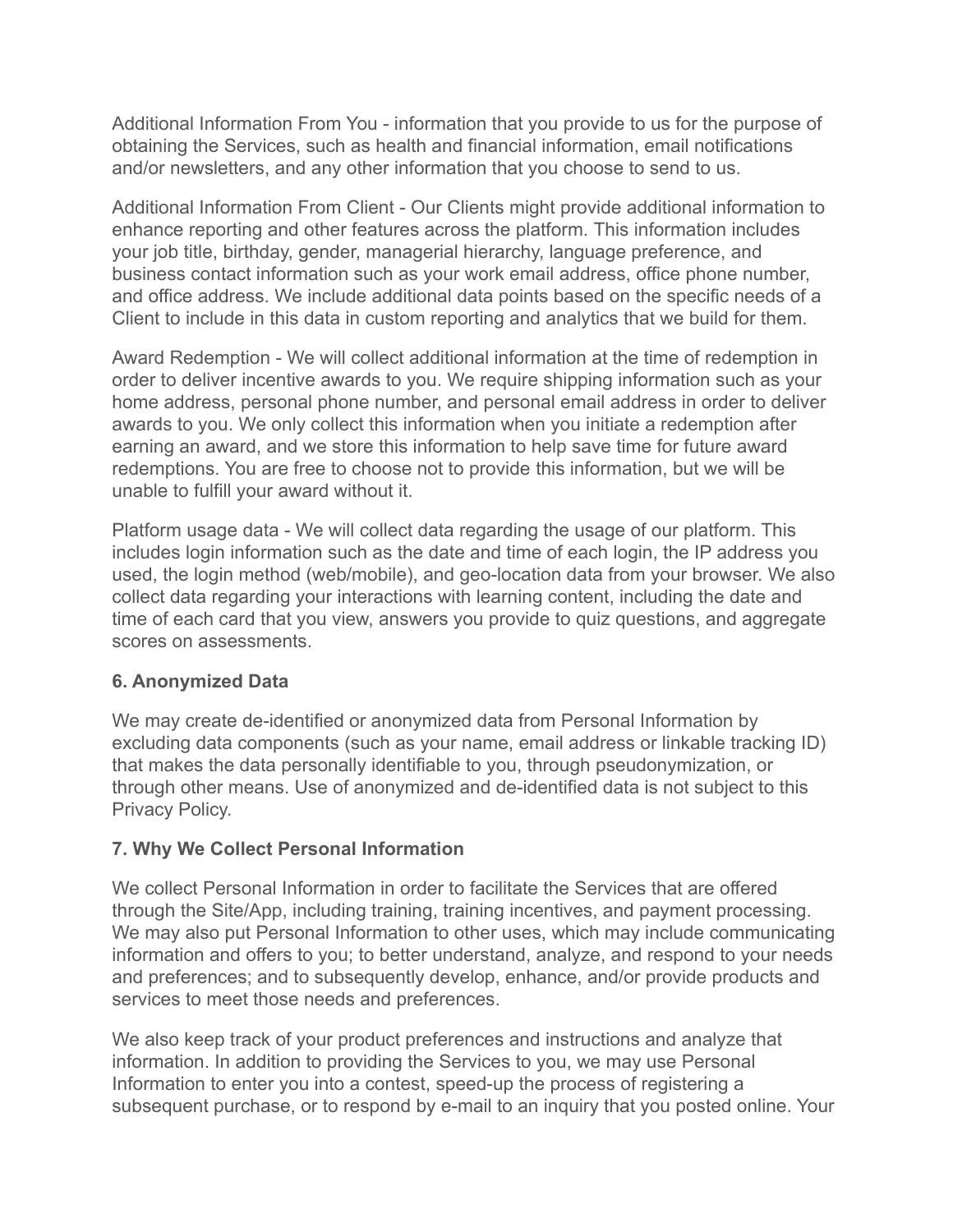Personal Information may also be used by us to contact you regarding other products or services which may be of interest to you (including those that our Clients may offer).

Your Personal Information may be combined with other Personal Information collected by us to provide aggregate statistical information about customers' service usage preferences.

Your Personal Information may be passed on to a third party in the event of a transfer of ownership or assets, or a bankruptcy, of Whistle or any of its affiliates or distributors. Whistle or any of its affiliates or distributors may also disclose your Personal Information to one or more of their respective subsidiary and parent companies and businesses, and other affiliated legal entities and businesses who are under common corporate control. However, all of the parent, subsidiary and affiliated legal entities and businesses of Whistle that receive your Personal Information will comply with the terms of this Privacy Policy with respect to their use and disclosure of such Personal Information. Whistle itself assumes no responsibility or liability for the privacy practices of our Clients in their handling of your Personal Information they collect from you online or offline.

#### **8. How We Collect Personal Information**

**a. When you register for an account or interact with our Services.** We collect Personal Information when you access a Site/App or seek to access the Services, including when you register with us. We use this Personal Information to create your account, enable your activity within our Services, and to provide the Services generally, including to develop, enhance, and improve our Services and your experience. We also use this data for internal purposes related to certain research, analytics, innovation, testing, monitoring, customer communication, risk management, and administrative purposes.

**b. When you communicate with us or sign up for promotional materials.** We collect Personal Information when you communicate with us or sign up to receive promotional materials or information via email, push notifications, or text messages – including email address, mobile number, etc.

If you consent to such messages, we may use your Personal Information and other information to communicate with you about the products of our Clients; provide you with promotional messages and personalized advertising; to notify you of other products; to notify you of contests, challenges, sweepstakes, and other promotions; to notify you of Services we think may be of interest to you; and, for other marketing purposes. Please note that regardless of your email settings, we may send you notifications pertaining to the performance of our Services, such as revision of our Terms or this Privacy Policy or other formal communications relating to the processing of payments.

We may use your Personal Information to respond to your requests for technical support, online services, information regarding your claim, or to any other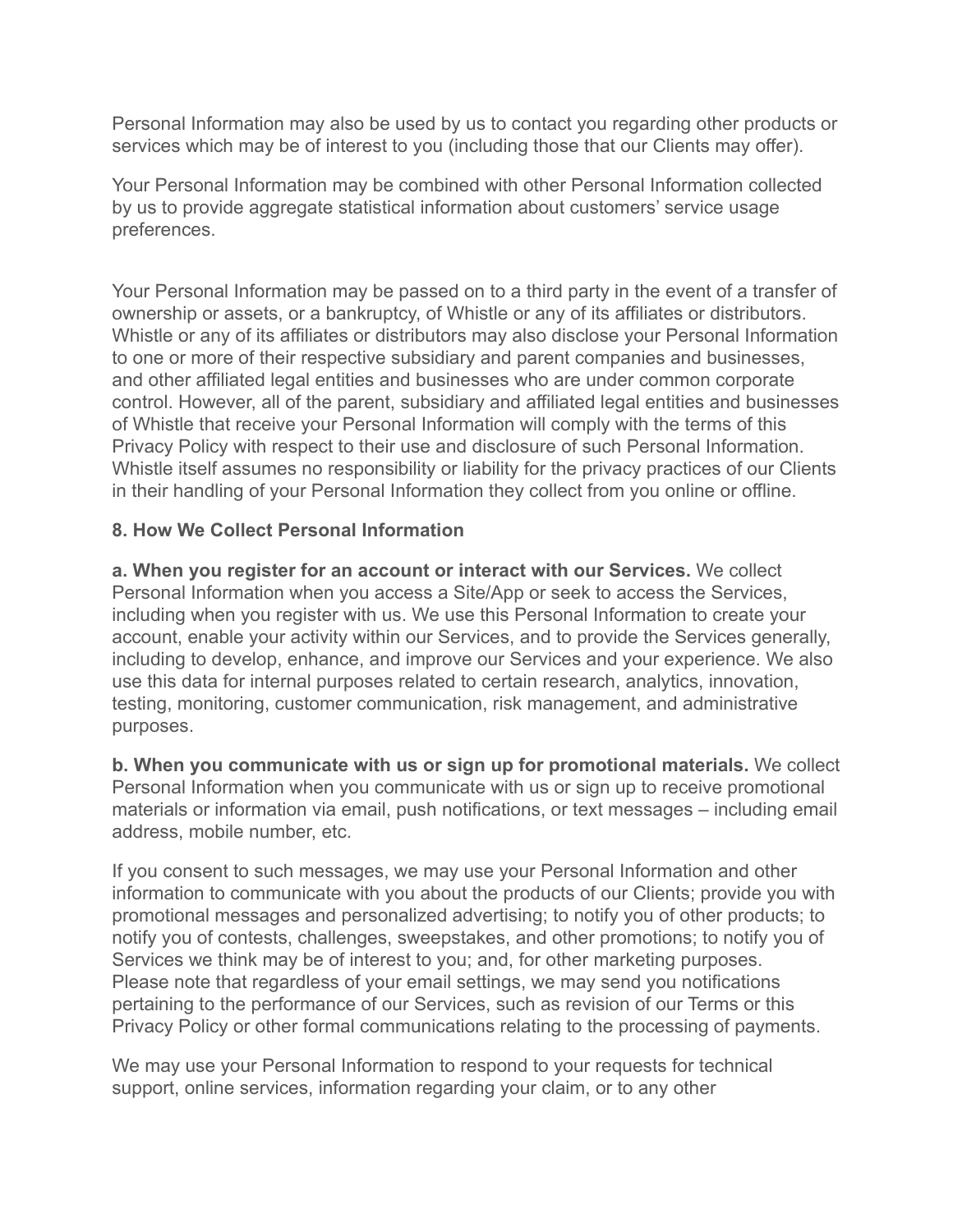communication you initiate. This includes accessing your account to address technical support requests. We may also use your Personal Information to address your requests, enquiries, and complaints.

**c. When you engage with our online communities or advertising.** We may collect your Personal Information when you engage with our online communities. This includes when you click on advertisements, interact with our social media pages, submit content, leave reviews, or otherwise enter information into comment fields, blogs, message boards, events, and other community forums sponsored by or affiliated with Whistle.

**d. When you connect with us through social media.** You may choose to enable, log into, or sign on to the Services through various social media or social networking services, such as Facebook or Twitter ("Social Media"). When you connect using your Social Media accounts, we may collect Personal Information that you have provided to that Social Media. For example, when you log in with your Facebook credentials, with your consent, we may collect Personal Information from your Facebook profile that is permitted under Facebook's Terms of Use – such as your email address, profile picture, and friend list. We use this data to provide, enhance, and personalize the Services (e.g., to help connect you with or suggest friends within our Services). If you do not want to provide us with this data, you need to adjust the privacy settings on your Social Media account.

**e. When we leverage and/or collect cookies, device IDs, location data from the environment, and other tracking technologies.** We may collect certain Personal Information using cookies and other technologies such as web beacons, device IDs, and IP addresses. We specifically use browser cookies for different purposes, including cookies that are strictly necessary for functionality and cookies that are used for personalization, performance/analytics, and advertising. Our Cookie and Device Identifiers section contains more information and options to control or opt-out of certain data collection or uses.

#### **9. Sharing of Personal Information**

Your Personal Information has been collected by us in connection with your relationship with the Clients for whom we provide Services, and for the other uses described in the Why We Collect Personal Information section above.

We will not otherwise share your Personal Information, except: to third parties performing functions on our behalf (such as analyzing data, providing marketing assistance, providing search results and links, processing credit card and other payments, providing customer service and providing charitable services); where we are required by law to disclose Personal Information; in connection with any legal proceedings or prospective legal proceedings; in order to establish, exercise or defend our legal rights (including providing information to others for the purposes of fraud prevention and reducing credit risk); and, to the purchaser (or prospective purchaser) of any business or asset which we are (or are contemplating) selling, we will require any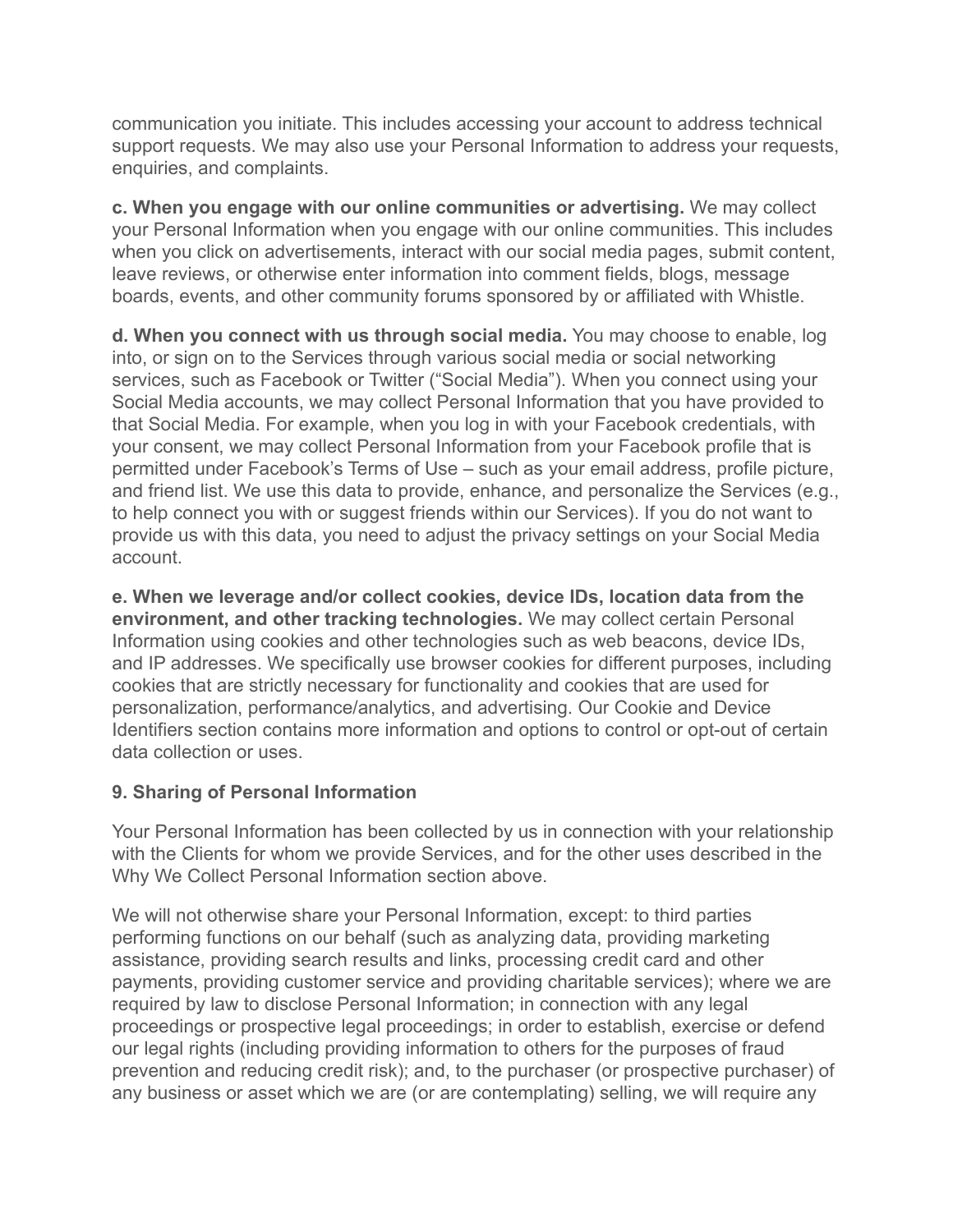person or entity to whom we provide your Personal Information to agree to comply with our then current Privacy Policy. We will take reasonable commercial efforts to ensure that they comply with our Privacy Policy, however we will have no liability to you if any such person or entity fails to do so.

If you have elected within our services to donate to a registered charity of your choice, your Personal Information will be shared with the elected charity organization for the purpose of lawfully issuing a tax receipt to your registered e-mail address, should you meet the qualifying criteria of the charity.

## **10. International Data Transfers**

Whistle is a global organization and provides Service in a variety of jurisdictions. Sharing data cross-border is essential to the Services so that you receive the same high-quality service wherever you are in the world. As a result, we will, subject to law, transfer Personal Information collected in connection with the Services, to entities in countries where data protection standards may differ from those in the country where you reside. By accessing the Site/App and utilizing the Services, you understand and consent to our transfer of your Personal Information globally. In certain circumstances, courts, law enforcement agencies, regulatory agencies or security authorities in those other countries will be entitled to access your Personal Information.

### **11. Consent**

We try to ensure that you understand how we use your Personal Information. One of the ways this is done is by obtaining your consent. Consent may be either express or implied. Express consent is given when we specifically ask you if it is acceptable to you that we gather certain information and you explicitly agree that it is. Implied consent occurs when you provide information that may be Personal Information without objection. As we obtain only the information necessary to assist you with the transaction you require, we operate under the understanding that you have agreed to provide us with this Personal Information voluntarily and with knowledge of this Policy whenever you do so.

#### **12. Withdrawal of Consent**

Except as required by law, we will not use or disclose your Personal Information for any purpose for which you refuse us consent or later withdraw your consent. You may at any time withdraw your consent with future effect and without affecting the lawfulness of processing of your Personal Information based on the consent you provided before you withdrew it. If you withdraw consent, you agree that in spite of this withdrawal we may continue to use the Personal Information previously provided to us to the extent that we are contractually obligated to do so and to the extent necessary to enforce any contractual obligations you may have to Whistle. You also understand that although you can use our Site/App for some purposes without providing us with any Personal Information, we need Personal Information about you for some Services, including those that require payment or involve an ongoing relationship with Whistle or our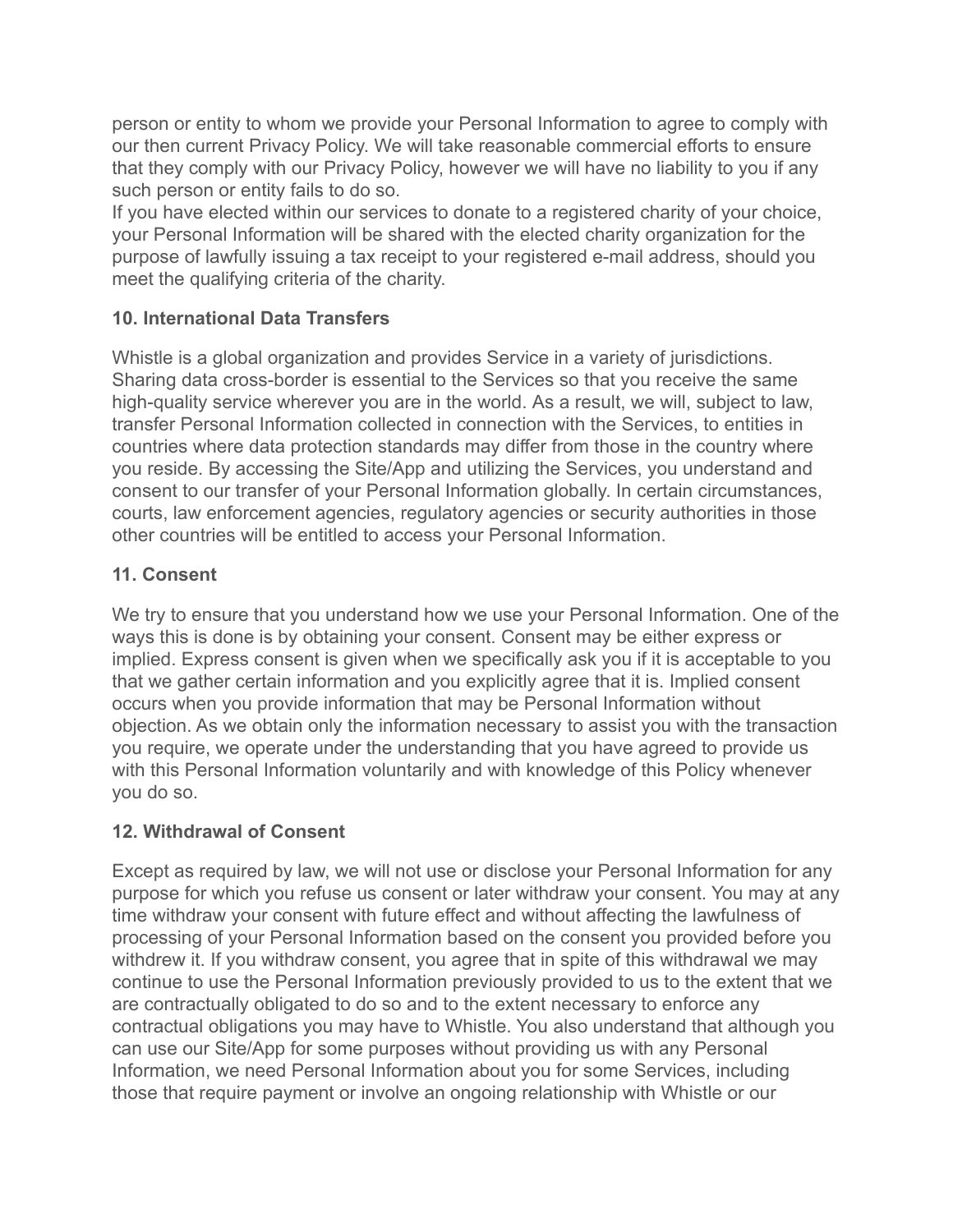Clients. If you refuse to provide us with the Personal Information we require or later withdraw your consent to use and disclose this information, we may no longer be able to provide you with the Services.

## **13. Cookies and Device Identifiers**

This Site/App uses "cookies" and device identifiers to help personalize your online experience with us. A cookie is a small text file that is stored on your computer to help us make your visit to our Site/App more "user-friendly". A device identifier is a unique label can be used to identify a mobile device. Device identifiers may be used to track, analyze and improve the performance of the Site/App and the Services. Cookies and device identifiers provide us with information about your use of the Site/App that can help us improve the Site/App and your experience with it. Any Personal Information collected about you through cookies or device identifiers will be treated in accordance with this Privacy Policy. If you have set your browser to warn you before accepting cookies, you should receive a warning message with each cookie. You may refuse cookies by turning them off in your browser, however you should be aware that our Site/App like most other popular Site/Apps may not work well with "cookies disabled."

# **14. Site/App Usage Information**

Like most website/Apps and applications, this Site/App gathers traffic patterns, Site/App usage information and other aggregated data in order to evaluate our visitors' preferences and the effectiveness of our Site/App. This aggregate usage data does not identify you individually. We may share anonymous, aggregated statistics about visitors to our Site/App with others outside our company, or we may allow third parties to collect aggregate data through our Site/App.

# **15. Access**

We will advise you on request about what Personal Information about you that we have collected, as well as how it has or will be used. If you provide a written request for this information, we will provide it to you within a reasonable time following confirmation of your identity and may, if you are not a European Economic Area resident, charge a reasonable cost (e.g. photocopying and mail charges) to the individual making the request. We will inform you whether or not we hold Personal Information about you and, when possible, the source of the Personal Information, its use, and any parties to whom it may have been disclosed. You may be required to provide sufficient proof of your identity at this time to ensure the safety and security of the Personal Information we hold and that it is provided to individuals in accordance with this Policy. We reserve the right to decline to provide access to Personal Information where the information requested: would disclose Personal Information of another individual or of a deceased individual; is subject to legal privilege; is personal health information that was not provided to us directly by the individual requesting access; is not readily retrievable and the burden or cost of providing would be disproportionate to the nature or value of the information; does not exist, is not held, or cannot be found by us; could reasonably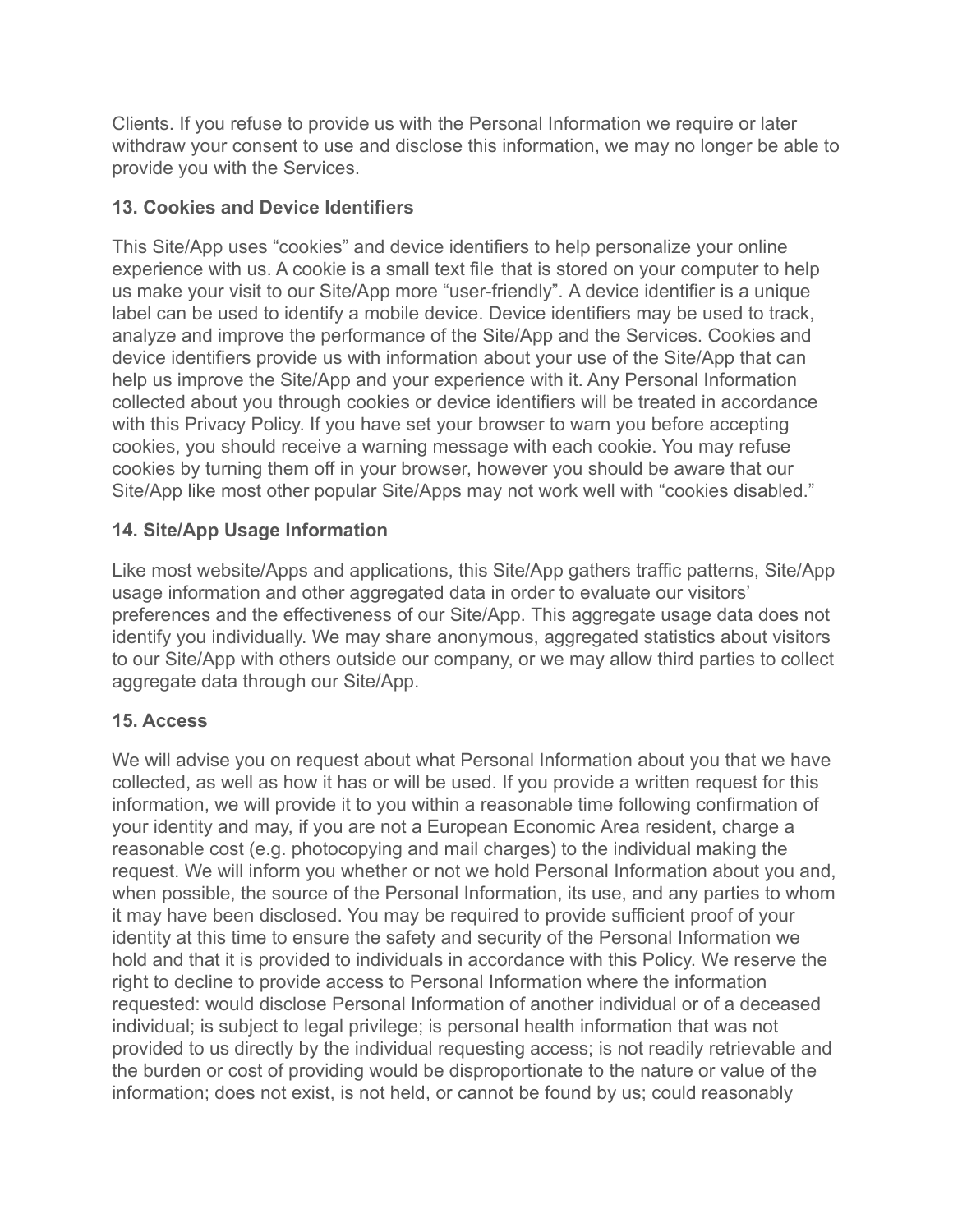result in serious emotional harm to the individual or another individual, or serious bodily harm to another individual; or, may harm or interfere with law enforcement activities and other investigative or regulatory functions of a body authorized by statute to perform such functions. We will not respond to repetitious or vexatious requests for access.

# **16. Updating or Correcting Your Information**

You may in most cases correct or update your Personal Information by accessing your Account directly, or by instructing us to do so on your behalf.

# **17. Security and Retention**

We operate secure data networks protected by industry standard, cloud-based firewall and password protected systems, and maintain physical encryption, electronic and procedural safeguards to guard the integrity and privacy of these servers and of your Personal Information. Although we cannot guarantee that there will never be a security problem, we and our agents that have access to your information carefully guard against the loss, misuse or alteration of the information we collect on our Site/App. We will retain and use your Personal Information as necessary in accordance with our internal data retention policies in order to comply with our legal obligations, resolve disputes, enforce our agreements and carry out anti-fraud investigations. Note that we may retain limited elements of Personal Information even after an erasure request has been fulfilled in order to carry out mandatory anti-fraud investigations. Data retained for this purpose is restricted from processing within our systems and is fully deleted after a period of time in accordance with our data retention policies.

# **18. Delete Account / Withdraw Processing Consent**

You are free to withdraw your account consent for Whistle to process your Personal Information by sending an email to privacy@weWhistle.com or by writing to us at Whistle, 3101 A Sutton Blvd, Maplewood, MO 63143 Attention: Chief Privacy Officer

# **19. Residents of the European Economic Area**

In order to comply with the requirements of the European General Data Protection Regulation (GDPR) for our European consumers and users, this Privacy Policy outlines the legal basis on which we process your Personal Information and provides other information required by the GDPR.

In addition to the common rights granted to all users of the Site/App who provide us with Personal Information, the GDPR provides the following additional rights to residents of the European Economic Area:

Right to erasure (Art. 17 GDPR): You have the right to ask us to delete your Personal Information, as permitted by law.

Right to restriction of processing (Art. 18 GDPR): You have the right to request the limiting of our processing under limited circumstances.

Right to data portability (Art. 20 GDPR): You have the right to receive the Personal Information that you have provided to us, in a structured, commonly used and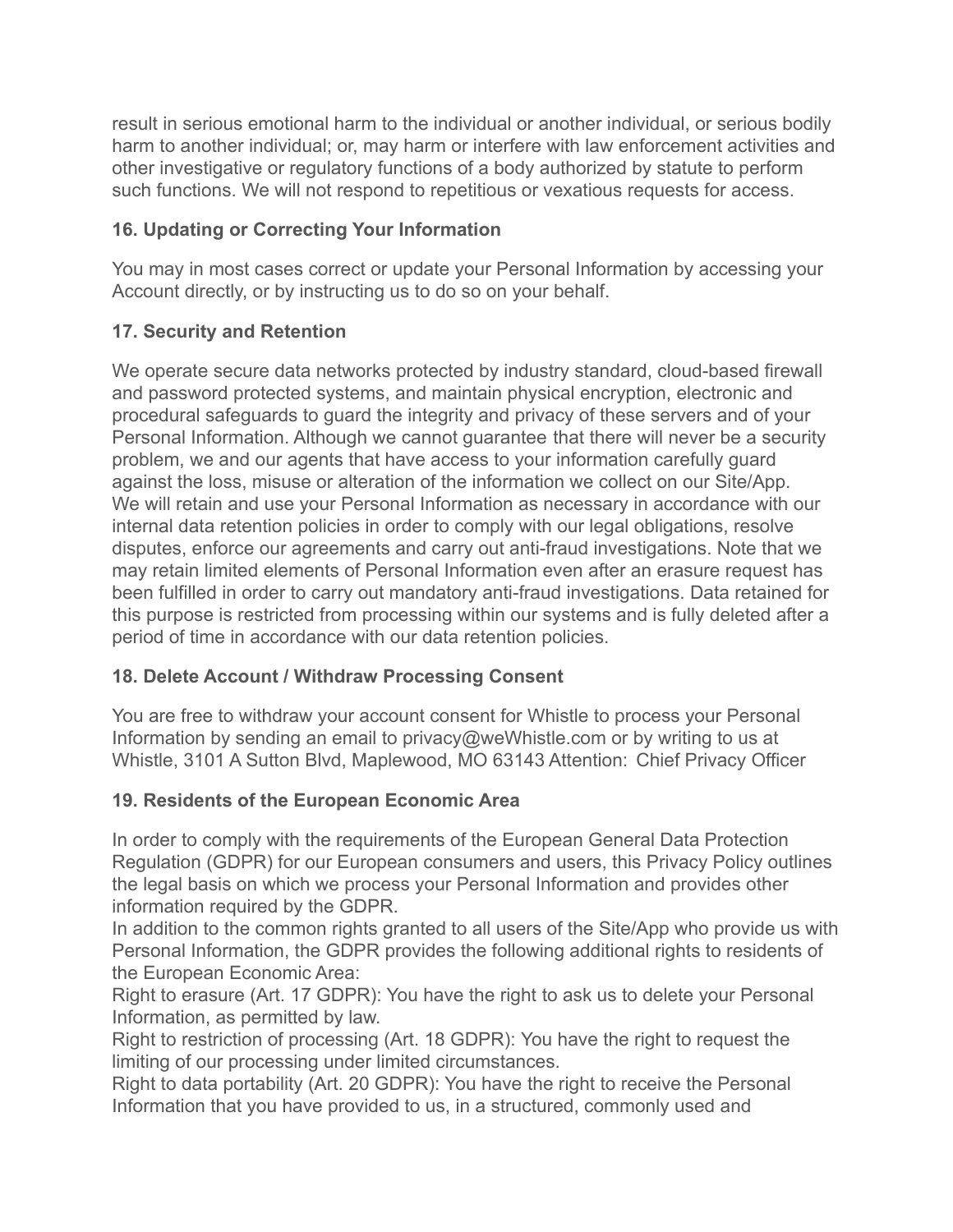machine-readable format, and you have the right to transmit that information to another controller, including to have it transmitted directly, where technically feasible.

Right to object (Art. 21 GDPR): You have the right to object to our processing of your Personal Information, as permitted by law.

Right to lodge a complaint before the Data Protection Authority (Art.77 GDPR): We encourage you to contact us directly and allow us to work with you to address your concerns.

Nevertheless, you have the right to lodge a complaint with a competent data protection supervisory authority, in particular in the EU Member State where you reside, work or the place of the alleged infringement. You have the right to do so if you consider that the processing of Personal Information relating to you infringes applicable data protection laws.

# **20. Residents of California**

In order to comply with the requirements of the California Consumer Privacy Act (CCPA) for our Californian resident consumers and users, this Privacy Policy outlines the legal basis on which we collect and process your Personal Information and provides other information required by the CCPA.

Whistle does not sell Personal Information and has not done so in the past 12 months. The CCPA provides Californian resident consumers and users with specific rights regarding their personal information.

Information We Collect

We have collected the following categories of personal information from consumers within the last twelve (12) months: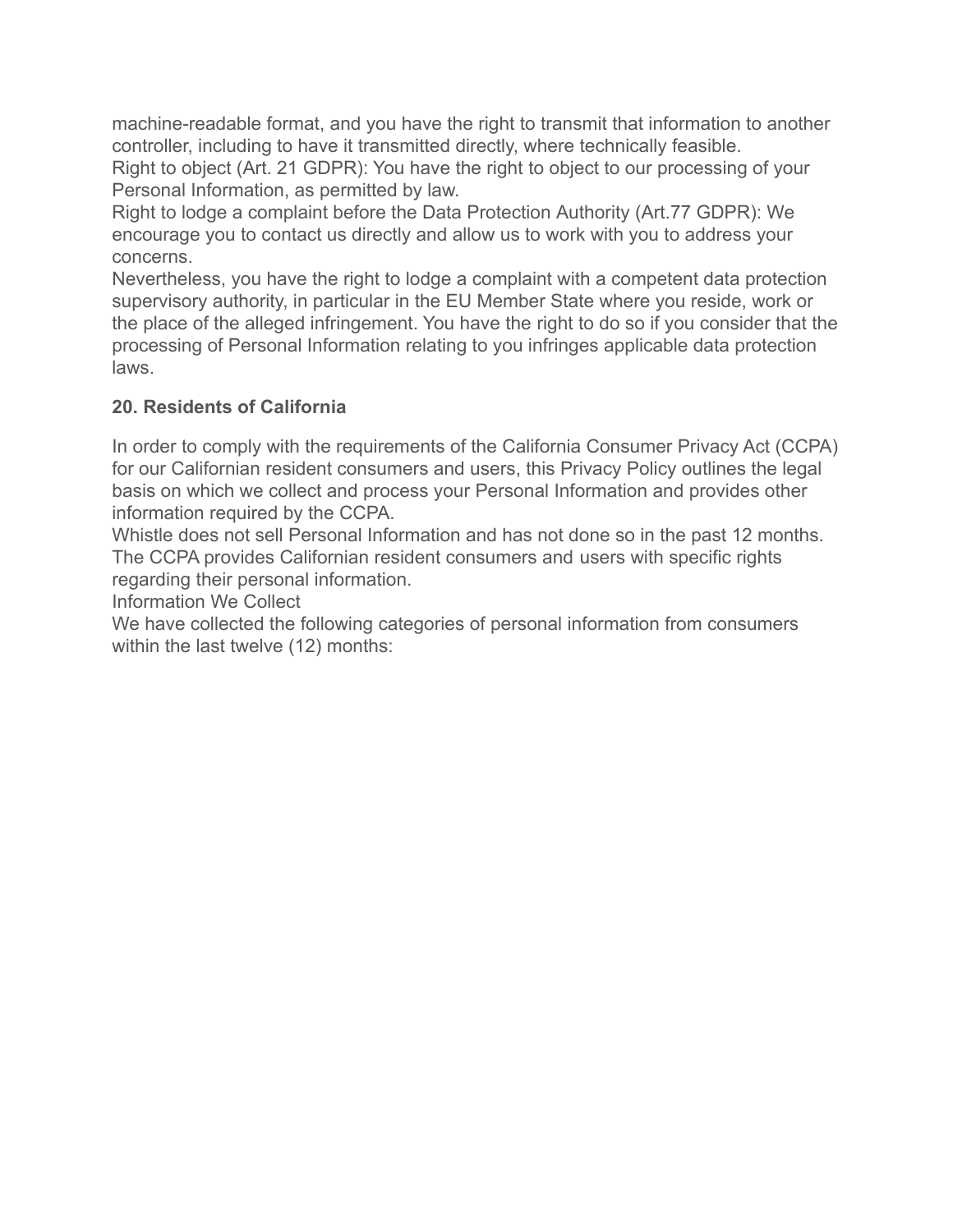| <b>Categories</b>                                                                                                                            | <b>Examples</b>                                                                                                                                                                                                                                                                                                                                                                                                                                                                                                                   | <b>Collected</b> |
|----------------------------------------------------------------------------------------------------------------------------------------------|-----------------------------------------------------------------------------------------------------------------------------------------------------------------------------------------------------------------------------------------------------------------------------------------------------------------------------------------------------------------------------------------------------------------------------------------------------------------------------------------------------------------------------------|------------------|
| A. Identifiers.                                                                                                                              | A real name, alias, postal address, unique personal<br>identifier, online identifier, Internet Protocol address,<br>email address, account name, Social Security<br>number, driver's license number, passport number, or<br>other similar identifiers.                                                                                                                                                                                                                                                                            | <b>YES</b>       |
| <b>B.</b> Personal information<br>categories listed in the<br>California Customer<br>Records statute (Cal.<br>Civ. Code §<br>$1798.80(e)$ ). | A name, signature, Social Security number, physical<br>characteristics or description, address, telephone<br>number, passport number, driver's license or state<br>identification card number, insurance policy number,<br>education, employment, employment history, bank<br>account number, credit card number, debit card<br>number, or any other financial information, medical<br>information, or health insurance information. Some<br>personal information included in this category may<br>overlap with other categories. | <b>YES</b>       |
| C. Protected<br>classification<br>characteristics under<br>California or federal law.                                                        | Age (40 years or older), race, color, ancestry, national<br>origin, citizenship, religion or creed, marital status,<br>medical condition, physical or mental disability, sex<br>(including gender, gender identity, gender expression,<br>pregnancy or childbirth and related medical<br>conditions), sexual orientation, veteran or military<br>status, genetic information (including familial genetic<br>information).                                                                                                         | <b>YES</b>       |
| D.<br>Commercial information.                                                                                                                | Records of personal property, products or services<br>purchased, obtained, or considered, or other<br>purchasing or consuming histories or tendencies.                                                                                                                                                                                                                                                                                                                                                                            | <b>YES</b>       |
| Е.<br>Biometric information.                                                                                                                 | Genetic, physiological, behavioral, and biological<br>characteristics, or activity patterns used to extract a<br>template or other identifier or identifying information,<br>such as, fingerprints, faceprints, and voiceprints, iris                                                                                                                                                                                                                                                                                             | <b>NO</b>        |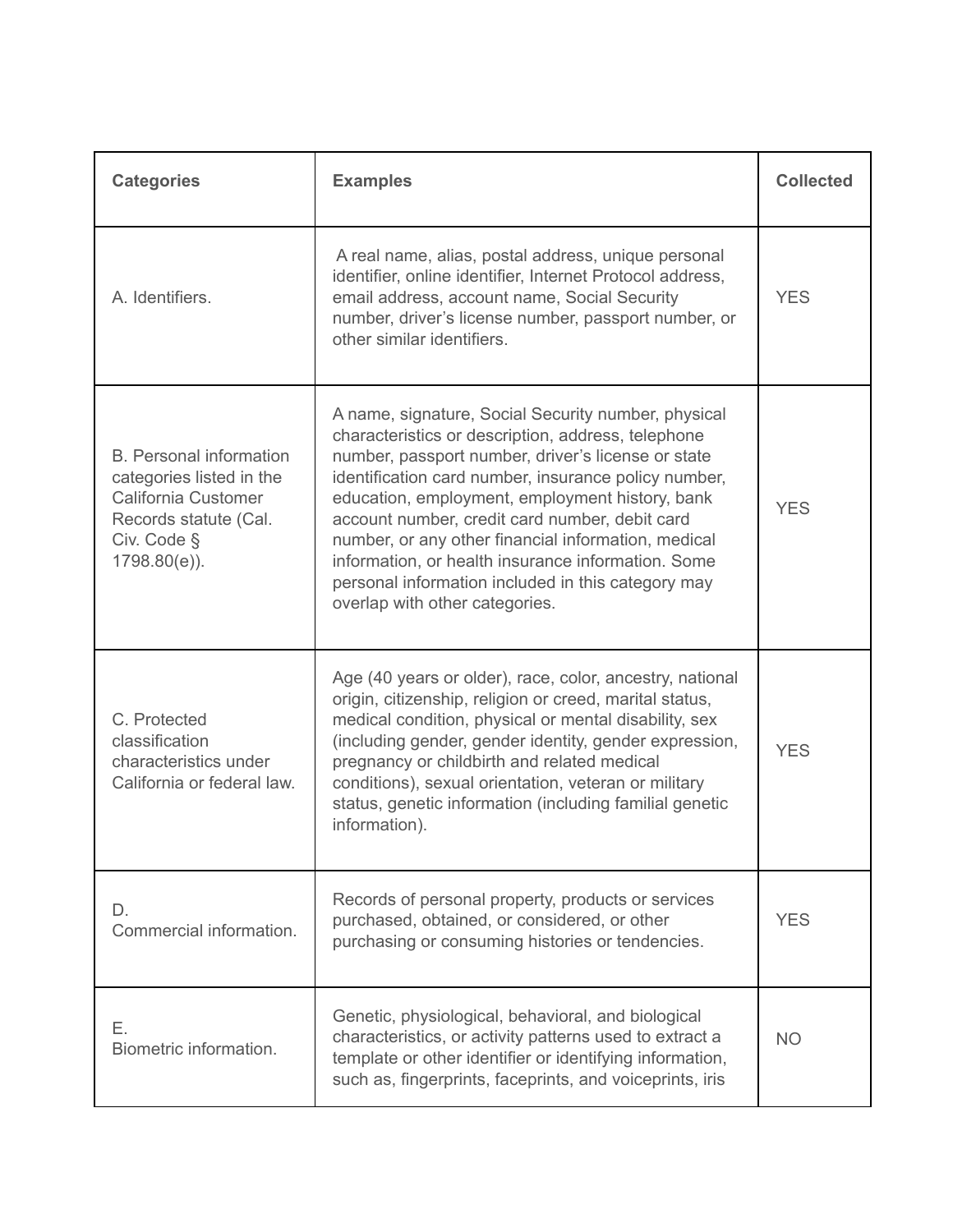|                                                                                                                                                                       | or retina scans, keystroke, gait, or other physical<br>patterns, and sleep, health, or exercise data.                                                                                                                                                                                             |            |
|-----------------------------------------------------------------------------------------------------------------------------------------------------------------------|---------------------------------------------------------------------------------------------------------------------------------------------------------------------------------------------------------------------------------------------------------------------------------------------------|------------|
| F. Internet or other<br>similar network activity.                                                                                                                     | Browsing history, search history, information on a<br>consumer's interaction with a website/App,<br>application, or advertisement.                                                                                                                                                                | <b>YES</b> |
| G. Geolocation data.                                                                                                                                                  | Physical location or movements.                                                                                                                                                                                                                                                                   | <b>YES</b> |
| H. Sensory data.                                                                                                                                                      | Audio, electronic, visual, thermal, olfactory, or similar<br>information.                                                                                                                                                                                                                         | <b>NO</b>  |
| I. Professional or<br>employment-related info<br>rmation.                                                                                                             | Current or past job history or performance<br>evaluations.                                                                                                                                                                                                                                        | <b>YES</b> |
| J. Non-public education<br>information (per the<br><b>Family Educational</b><br><b>Rights and Privacy Act</b><br>(20 U.S.C. Section<br>1232g, 34 C.F.R.<br>Part 99)). | Education records directly related to a student<br>maintained by an educational institution or party<br>acting on its behalf, such as grades, transcripts, class<br>lists, student schedules, student identification codes,<br>student financial information, or student disciplinary<br>records. | <b>NO</b>  |
| K. Inferences drawn<br>from other<br>personal information.                                                                                                            | Profile reflecting a person's preferences,<br>characteristics, psychological trends, predispositions,<br>behavior, attitudes, intelligence, abilities, and<br>aptitudes.                                                                                                                          | <b>YES</b> |

Access to Specific Information and Data Portability Rights

You have the right to request that Whistle disclose certain information to you about our collection and use of your Personal Information over the past 12 months. Once we receive and confirm your verifiable consumer request (see Exercising Access, Data Portability and Deletion Rights), we will disclose to you: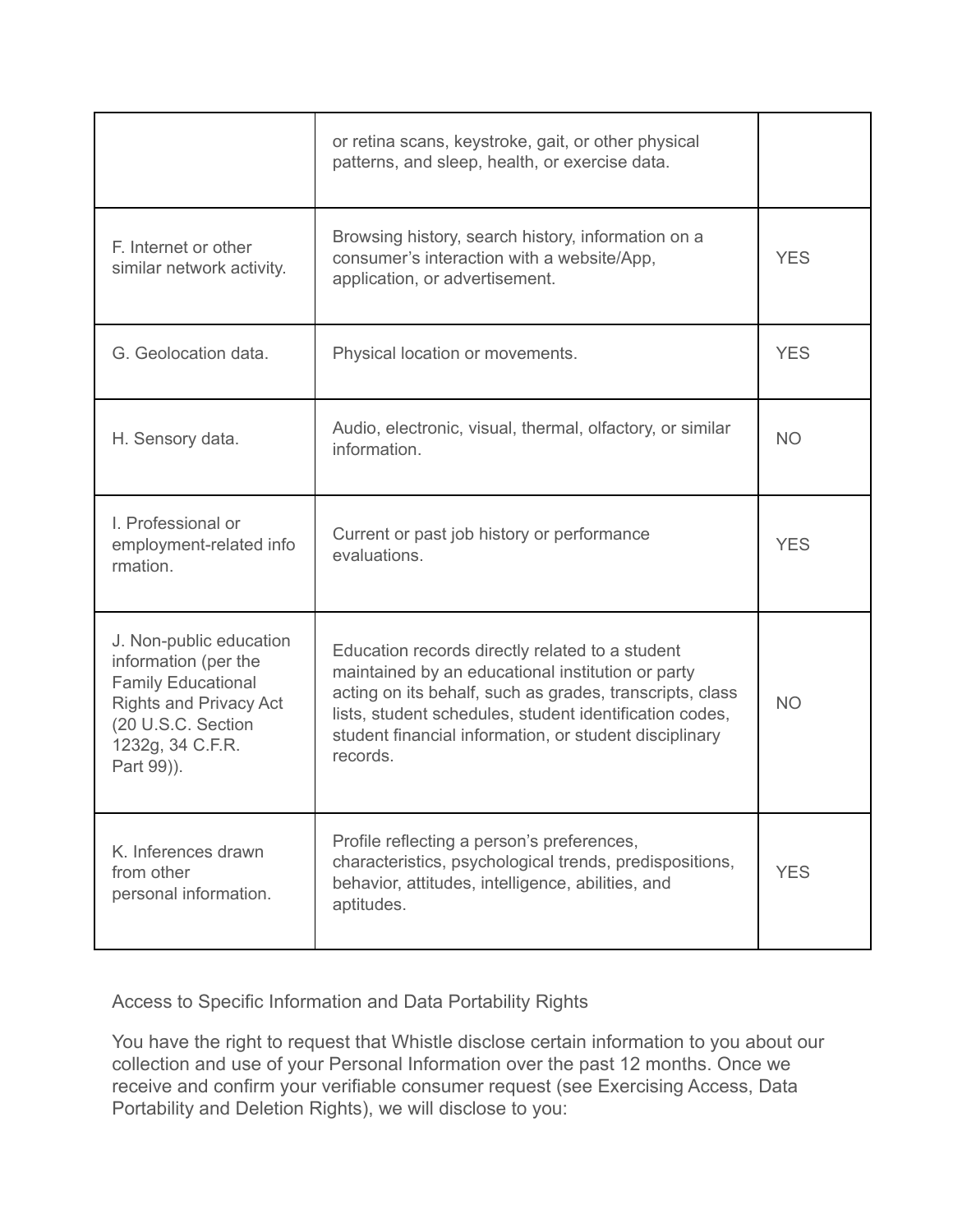• The categories of Personal Information we collected about you.

- The categories of sources for the Personal Information we collected about you.
- Our business or commercial purpose for collecting that Personal Information.
- The categories of third parties with whom we share that Personal Information.

• The specific pieces of Personal Information we collected about you (also called a data portability request).

• If we disclosed your Personal Information for a business purpose, a list disclosing disclosures for a business purpose, identifying the Personal Information categories that each category of recipient obtained.

#### Deletion Request Rights

You have the right to request that Whistle delete any of your Personal Information that we collected from you and retained, subject to certain exceptions. Once we receive and confirm your verifiable consumer request (see Exercising Access, Data Portability and Deletion Rights), we will delete (and direct our service providers to delete) your personal information from our records, unless an exception applies.

We may deny your deletion request if retaining the information is necessary for us or our service providers to:

• Complete the transaction for which your Personal Information was collected, provide a good or service that you requested, take actions reasonably anticipated within the context of our ongoing business relationship with you, or otherwise perform our contract with you.

• Detect security incidents, protect against malicious, deceptive, fraudulent, or illegal activity, or prosecute those responsible for such activities.

- Debug products to identify and repair errors that impair existing intended functionality.
- Exercise free speech, ensure the right of another consumer to exercise their free speech rights, or exercise another right provided by law.

• Comply with the California Electronic Communications Privacy Act (Cal. Penal Code § 1546 et. seq.).

• Engage in public or peer-reviewed scientific, historical, or statistical research in the public interest that adheres to all other applicable ethics and privacy laws, when the information's deletion may likely render impossible or seriously impair the research's achievement, if you previously provided informed consent.

• Enable solely internal uses that are reasonably aligned with consumer expectations based on your relationship with us.

• Comply with a legal obligation.

• Make other internal and lawful uses of that information that are compatible with the context in which you provided it.

Exercising Access, Data Portability and Deletion Rights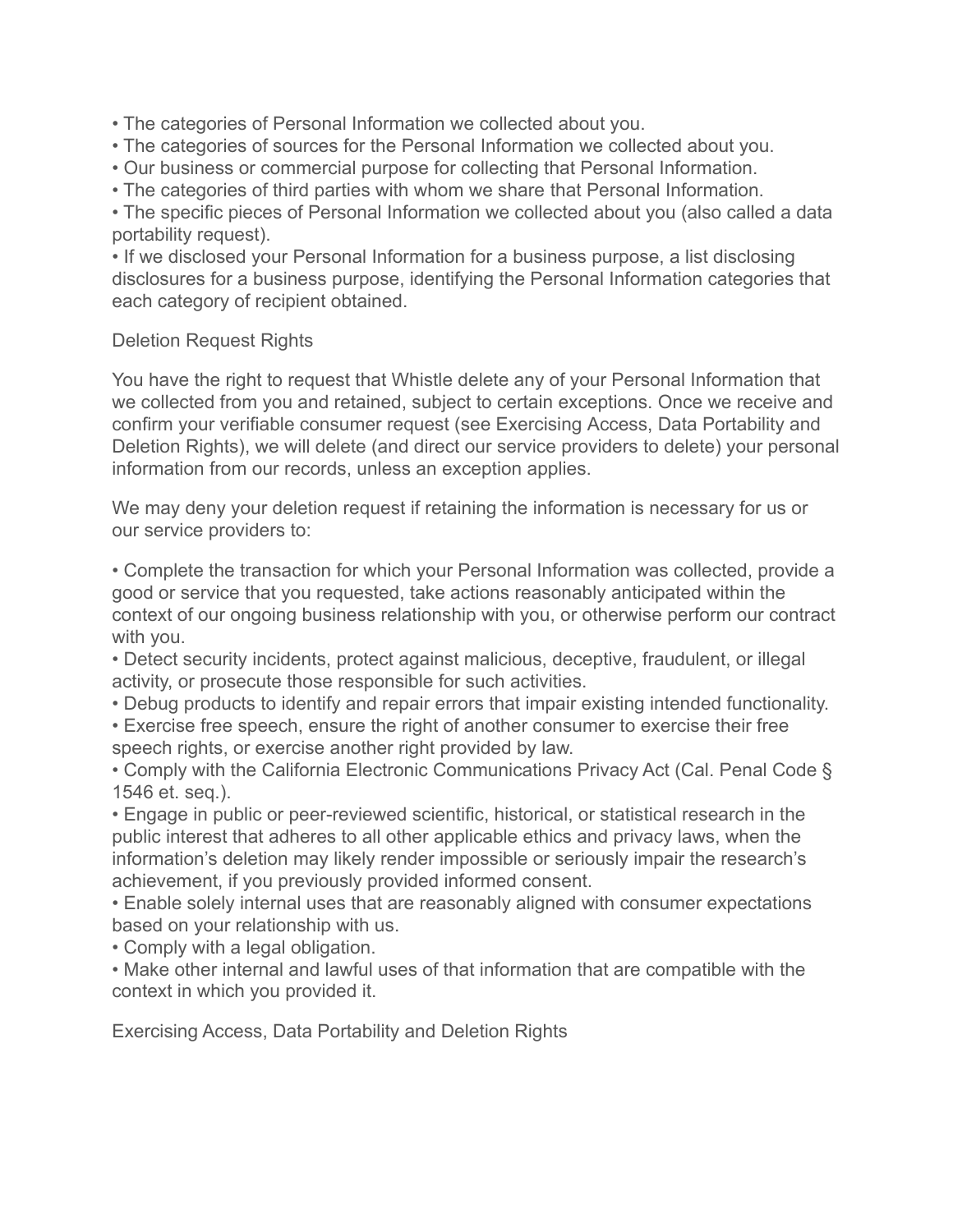To exercise the access, data portability and deletion rights described above, please submit a valid consumer request to us by:

• Emailing us at [privacy@weWhistle.com](mailto:privacy@360insights.com).

Only you, or a person registered with the California Secretary of State that you authorize to act on your behalf, may make a verifiable consumer request related to your personal information. You may also make a verifiable consumer request on behalf of your minor child.

You may only make a verifiable consumer request for access or data portability twice within a 12-month period. The verifiable consumer request must:

• Provide sufficient information that allows us to reasonably verify that you are the person we collected Personal Information from or an authorized representative on your behalf.

• Describe your request with sufficient detail that allows us to properly understand, evaluate and respond to it.

We cannot respond to your request or provide you with Personal Information if we cannot verify your identity or authority to make the request and confirm the Personal Information relates to you.

#### **21. Privacy Shield Statements**

Whistle Systems, Inc. is self-certified under the EU-U.S. Privacy Shield Framework ("Privacy Shield") regarding the collection, use, and retention of Personal Information from European Union member states.

For EU Personal Information received in the United States under the Privacy Shield, we certify that it adheres to the Privacy Shield Principles of Notice, Choice, Accountability for Onward Transfer, Security, Data Integrity and Purpose Limitation, Access, and Recourse, Enforcement and Liability. If there is any conflict between the standards of this Privacy Policy and the Privacy Shield Principles, the Privacy Shield Principles govern. To learn more about the Privacy Shield program, please visit the US Department of Commerce Privacy Shield site.

Under the Onward Transfer Principle, we may remain liable for the processing of European Personal Information that we transfer to our third-party agents or service providers. In some instances, we may also be required to disclose Personal Information to comply with valid requests from public authorities, including for national security or law enforcement purposes.

In compliance with the Privacy Shield, we commit to resolve your complaints concerning data privacy and our collection or use of your Personal Information. We welcome you to bring any concerns directly to us. Eligible unresolved privacy complaints related to violations of the Privacy Shield Principles can be reported to the JAMS Mediation,